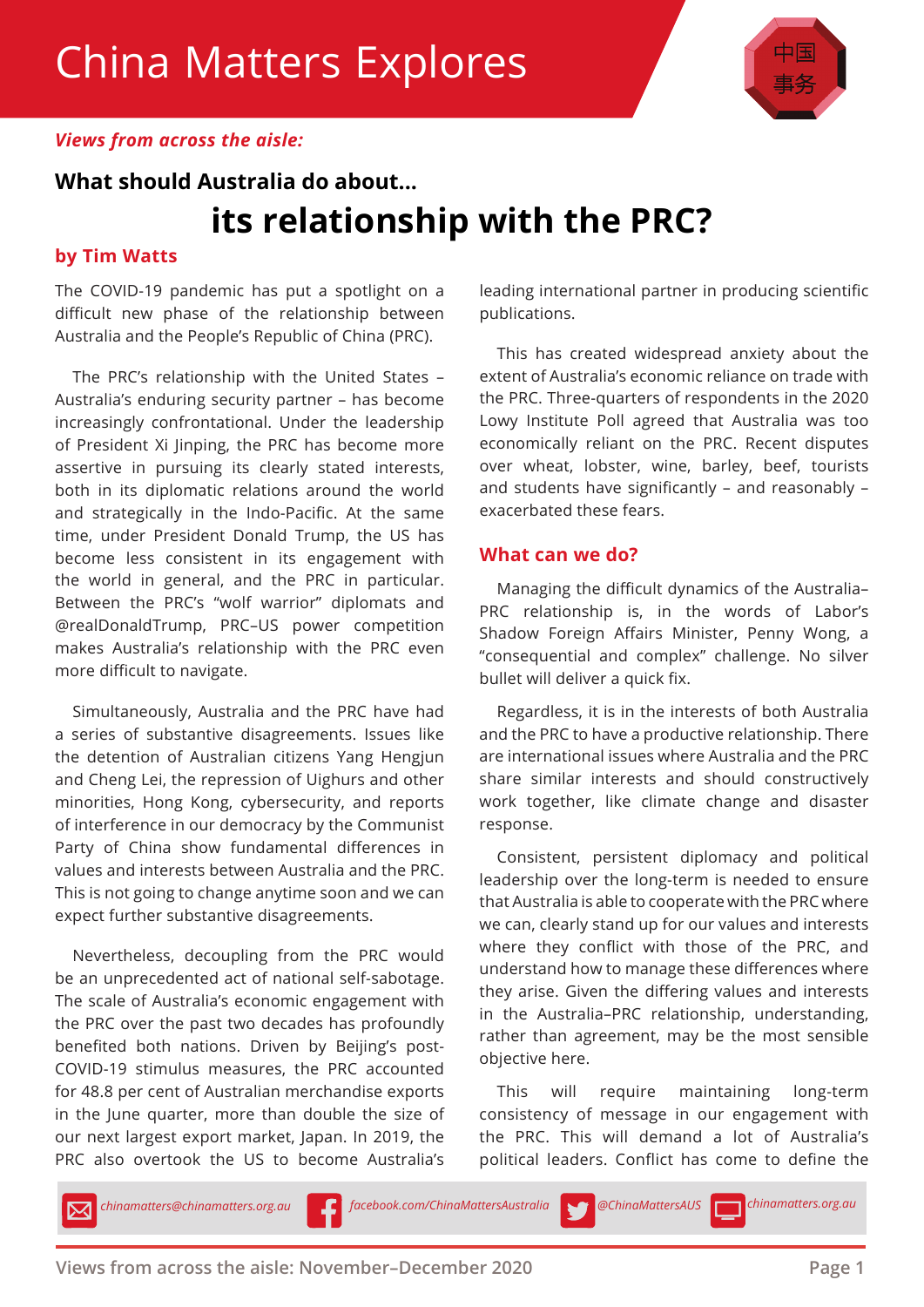# China Matters Explores

relationship in the public discourse. But being clear in defining our national interests – particularly in safeguarding our sovereignty and upholding the rules-based international system – which are above the domestic political fray, should not preclude considered engagement.

A good start for the Australian Government would be regular background briefings ... for key stakeholders: parliamentarians, the media, and state and territory governments.

Australia's leaders will need to work hard to ensure the relationship is not subsumed by shortterm domestic politics and that Government leaders speak with one voice while engaging the PRC. To do this, the Prime Minister and the Foreign Minister need to lead the conversation, setting out a longterm plan for the relationship and explaining this to the Australian people – including the private sector. Politicians should avoid gratuitous and inflammatory actions that seek to sow division or set tests of patriotism for partisan ends.

A good start for the Australian Government would be regular background briefings on the context for the relationship from DFAT, Home Affairs, Treasury, Defence and the intelligence agencies for key stakeholders: parliamentarians, the media, and state and territory governments. While the Opposition has been calling for this since August 2019, these requests have so far been rejected by the Foreign Minister. As media coverage continues to focus on specific disagreements between Australia and the PRC, these briefings would provide perspective on where those differences fit into the broader Australia–PRC relationship.

A priority for these briefings should be to bring context to Australia's relationship with the PRC. Viewed in isolation, the structural challenges facing the Australia–PRC relationship are significant. But we are far from alone. At least 78 countries, like Australia, have some version of an official strategic partnership with the PRC. Nor are we the only country to experience a period of frosty diplomatic

relations – as South Korea, Canada, France, the UK, the Czech Republic and India can attest. Crucially, the briefings would help stakeholders understand we are not the only country that wants an international order governed by institutions and the rule of law rather than by great power rivalry and the arbitrary exercise of power.

### **Build an independent foreign policy identity in Southeast Asia**

This sense of perspective – the realisation that we are not alone in confronting these challenges – should ground the most important step that Australia could take for its relationship with the PRC post-COVID-19: build an independent foreign policy identity defined by the shared interests of significant and emerging powers in Southeast Asia.

While our strategic interests will continue to unfold in the broader Indo-Pacific, there are reasons for Australia to focus our attention on our immediate neighbourhood. Our geography means that we will always share interests with Southeast Asian nations on issues such as trade and economic integration, maritime cooperation, climate change, human trafficking, transnational crime and terrorism and, saliently, public health. More broadly though, Southeast Asia is home to countries that share our interests: significant and emerging powers like Indonesia, Malaysia, Thailand, the Philippines, Vietnam and Singapore that want to see a rulesbased international system and are disconcerted by great power geopolitics.

Investing in an Australian foreign policy identity grounded in our interests as a significant power in Southeast Asia would not avoid the difficult dynamics of the Australia–PRC relationship. We would still confront substantive disagreements and the pressures of geostrategic positioning. But it would provide an intellectual frame for Australia's efforts to shape a rules-based international system anchored in our region.

The wake of COVID-19 is a unique opportunity for Australia to deepen our relationships here. Countries like Indonesia and the Philippines are suffering acutely from the health crisis, while countries like Malaysia and Thailand face great challenges in the accompanying economic crisis. We should make it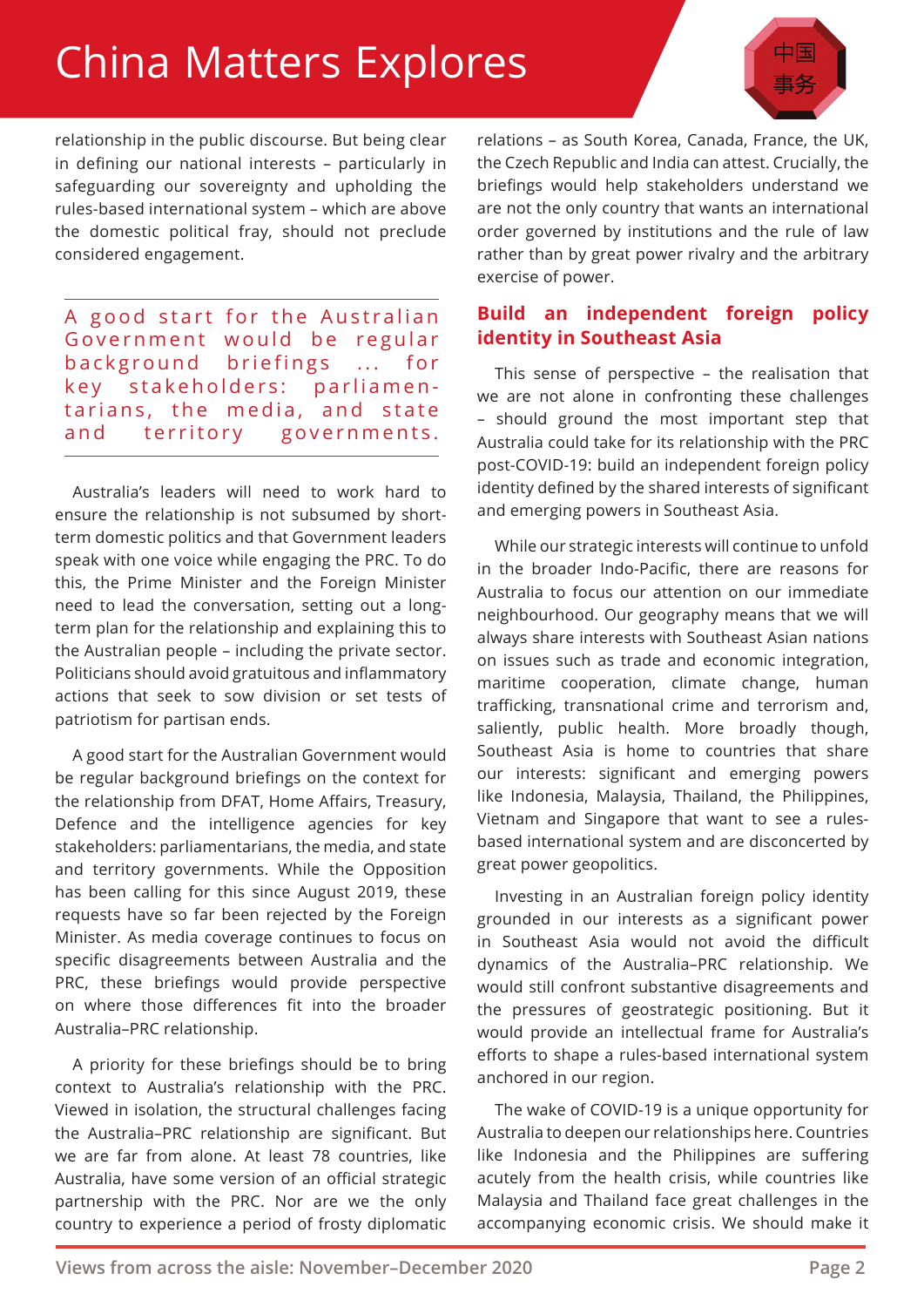# China Matters Explores

clear to our neighbours that we want to face these challenges together and aim for a seat at the table in the regional response. If, as is likely, the PRC is engaged in similar endeavours that are welcomed by regional partners, then we should not rule out engagement with it too.

The special ASEAN Plus Three (the PRC, Japan and South Korea) Summit that convened in mid-April is exactly the kind of forum that we should aim for inclusion in. The Summit agreed on a regional response to COVID-19 and canvassed action on a medical supplies reserve, on using technology for outbreak tracking and information sharing, and on the creation of a COVID-19 response fund. It also canvassed regional cooperation on the economic recovery – a key factor for Australia's own recovery given that ASEAN states collectively are our second largest trading partner. There was much that Australia could have offered had we been at the table, not only through the Summit itself, but bilaterally through discussions with ASEAN member states around the meeting.

The special ASEAN Plus Three Summit … that convened in mid-April is exactly the kind of forum that we should aim for inclusion in..

The Government's decision to belatedly come to the table in November to offer some direct support for Southeast Asia's recovery and resilience was welcome. Increasing development assistance in this year's budget and providing \$500 million for Southeast Asia specifically was useful, but it follows an overall cut of nearly 30 per cent (\$385 million) to Australia's Overseas Development Assistance to Southeast Asia since 2014. This included a 50 per cent cut in aid to Indonesia, encompassing an 85 per cent (\$53 million) cut to health program assistance there.

### **Upgrading our institutions and our ambition**

One-off announcements are not good enough. We need sustained engagement and the funds to back it up – not just for this pandemic but also for the next crisis: climate change. We should be careful not to

cast this support in zero-sum terms. ASEAN states have made it clear they do not want to be caught in the middle of the deteriorating PRC–US relationship. Australia should also be making this clear to the incoming Biden administration.

These tactical opportunities for engagement in the wake of COVID-19 are important, but to truly embed ourselves in the region we need a comprehensive Indo-Pacific strategy that commits to sustained engagement with Southeast Asia. This requires a significant, long-term upgrade in our institutions of engagement at home; in our study abroad programs; in the study of Asian languages at our schools and universities; in the regional expertise within our universities; in our broader Asian studies resources including the Asian collections at the National Library; and in youth dialogues in the region. Part of this involves sticking with existing models that have proven their success over the long-term. The fact that the Australian Consortium for In-Country Indonesian Studies (ACICIS) was forced to make 60 per cent of its staff redundant after the Government initially ignored its request for emergency funding during the COVID-19 travel shutdown is a great example of what not to do here.

But we also need to upgrade our ambition. Take the flagship of the Australian Government's peopleto-people engagement with our region, the New Colombo Plan. Since its inception, around 40 000 students have spent time in Asia under the plan and the 2017 Foreign Policy White Paper aimed for 10 000 students to participate each year. In comparison, more than 6 million students have participated in the European Union's Erasmus+ study abroad program to promote European engagement over a similar period. Around 853 000 students participated in 2018 alone. Even adjusted for our smaller student population, Erasmus represents a vastly larger commitment to regional engagement.

There are no easy answers to improving the Australia–PRC bilateral relationship. However, the current moment provides an opportunity for shaping the context of the relationship. The Australian Government can do a much better job at leading the debate and explaining the dynamics of the relationship – rather than leaving a void for others to fill.